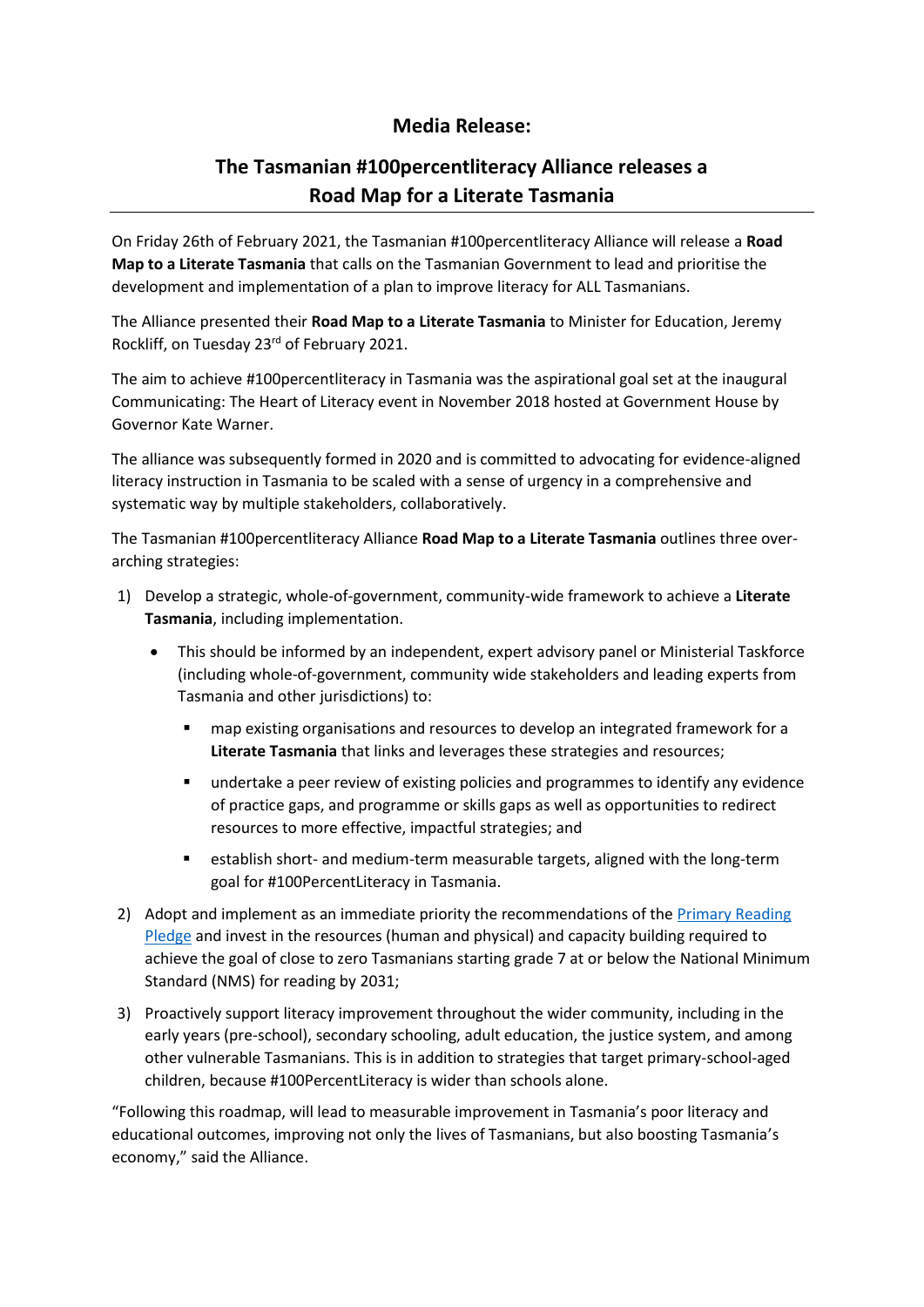The Alliance asserts that it is no longer acceptable to use our proportionately lower socio-economic status as an excuse for poor literacy and poor educational attainment.

In fact, while social inequalities have a profound effect on educational attainment, the discrepancy between Tasmanian students' educational attainment and other states and territories cannot be explained by a high proportion of students from low SES backgrounds, nor by regionality or remoteness. Students from equally 'disadvantaged' areas in other parts of Australia achieve higher rates of educational attainment than Tasmanian students from high SES backgrounds.

The current statistics tell us that:

- 1 in 5 Tasmanians start school developmentally vulnerable
- 1 in 5 Tasmanians start grade seven at or below the National Minimum Standard for reading
- 1 in 4 Tasmanians do not continue their schooling to year 12 (retention)
- 3 in 5 Tasmanians who undertake year 12 successfully complete it (attainment)
- 1 in 2 Tasmanians of working age are functionally illiterate

The **Road Map to a Literate Tasmania** advocates for a whole of state, community-wide approach, engaging the full breadth of stakeholders to achieve a **Literate Tasmania**. The swift, decisive and dynamic policy responses to the COVID-19 global pandemic in Tasmania have demonstrated what is possible in urgent situations. Furthermore, the response was grounded in science-based evidence. The same urgent response, grounded in evidence, is warranted for Tasmania's poor educational outcomes stemming from poor literacy skills.

#### **The #100percentliteracy Alliance**

The Alliance is made up of individuals who have advocated for improved educational outcomes in Tasmania for many years from different perspectives and have now joined forces as a collective voice to advocate for improved educational attainment in Tasmania, by improving the foundations of educational outcomes – literacy. They are solutions oriented.

## *Lisa Denny, Workforce Demographer, Adjunct Associate Professor, Institute for Social Change, University of Tasmania*

*Saul Eslake, Economist, Vice-Chancellor's Fellow at the University of Tasmania Amelia Jones, Chair, Square Pegs Dyslexia Association Rosie Martin, Speech and Language Pathologist, 2017 Tasmanian of the Year Rikki Mawad, Chair, Connect 42 Anthea Pritchard, Co-founder, Tasmanian Leaders Program Michael Rowan, Emeritus Professor, University of South Australia, Co-founder Education Ambassadors Becky Shelley, Deputy Director, Peter Underwood Centre for Educational Attainment, University of Tasmania*

#### **Contacts:**

| Lisa Denny          | 0400 190 964 |
|---------------------|--------------|
| <b>Rosie Martin</b> | 0418 390 449 |
| Amelia Jones        | 0400 848 661 |

#### **Website:**

<https://www.tasmanianliteracyalliance.org/>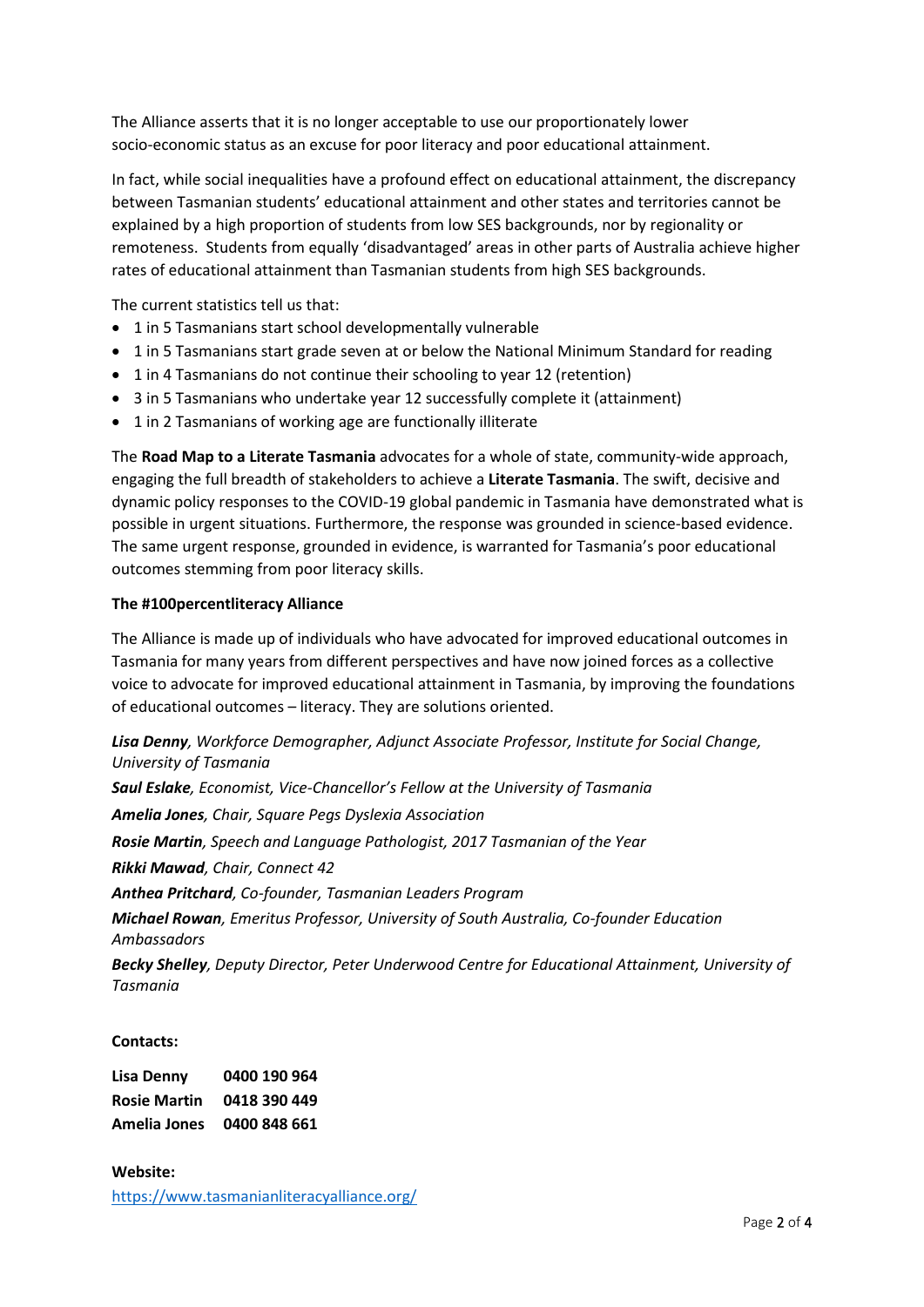### **Background:**

The aspirational target for #100percentliteracy for Tasmania was set by a collective group of resolute Tasmanians in 2018 following the inaugural Communicating: the Heart of Literacy Symposium hosted at Government House, by Her Excellency, Kate Warner.

The Tasmanian #100percentliteracy Alliance was subsequently established in 2020 with three objectives:

- 1) to tell it like it is, widely sharing stories of the everyday experiences for people with literacy challenges, young and old. The aim being to remove the stigma of illiteracy, celebrate successes, communicate the journeys of educators and others aspiring to make change and an impact;
- 2) to chart the evidence-based pathway required to change the way in which literacy skills are learned and taught; and
- 3) to communicate the scientific basis for reading instruction and policy change through direct advocacy with key decision-makers and influencers.

Almost one in two Tasmanians of working age are functionally illiterate. Without functional literacy skills as an adult, an individual has difficulty engaging the activities of daily life as well as in the broader economy and community, including meaningful employment. Not only do poor functional literacy skills have lifelong implications for individuals, but the consequences for the economy are also wide-reaching. This is a community wide issue which exists throughout the developmental stages of life and into adulthood. It is timely that the scope of the current approach to literacy improvement in Tasmania is expanded to a whole of government, community-wide approach.

The economic return on investment of getting this right is significant, sustainable and cumulative – through not only increased productivity but also reducing costs in areas such as health, justice and welfare.

In 2018, 21.5 per cent (1,255) children in Tasmania started school developmentally vulnerable across five indicators: physical, social, emotional, language and communication. A further 11.3 per cent (625) were at risk of being developmentally vulnerable. A similar proportion was vulnerable in 2012 (21.5 per cent) and 2015 (21.0 per cent).

In 2019, one in five of our grade 7 students started the year at or below the NAPLAN National Minimum Standard (NMS) for reading. The minimum standard represents a very low level of reading skill, so the 1,437 Tasmanians who started grade 7 in 2019 at or below the NMS, is a conservative estimate of the true number of grade 7 Tasmanian students who struggle with reading.

A recent report from the Mitchell Institute, *Educational opportunity in Australia 2020: Who succeeds and who misses out* found that, nationally, about one-fifth to one-third of young people are behind or missing out in Australia's education systems. The report's indicators cover the various stages of learning and development from early childhood through to early adulthood to assess how well Australia's systems are doing in preparing young people with the lifelong knowledge and skills needed to contribute successfully and meaningfully to social, economic and cultural life. The report found that the 'results are at odds with our national goals for education'.